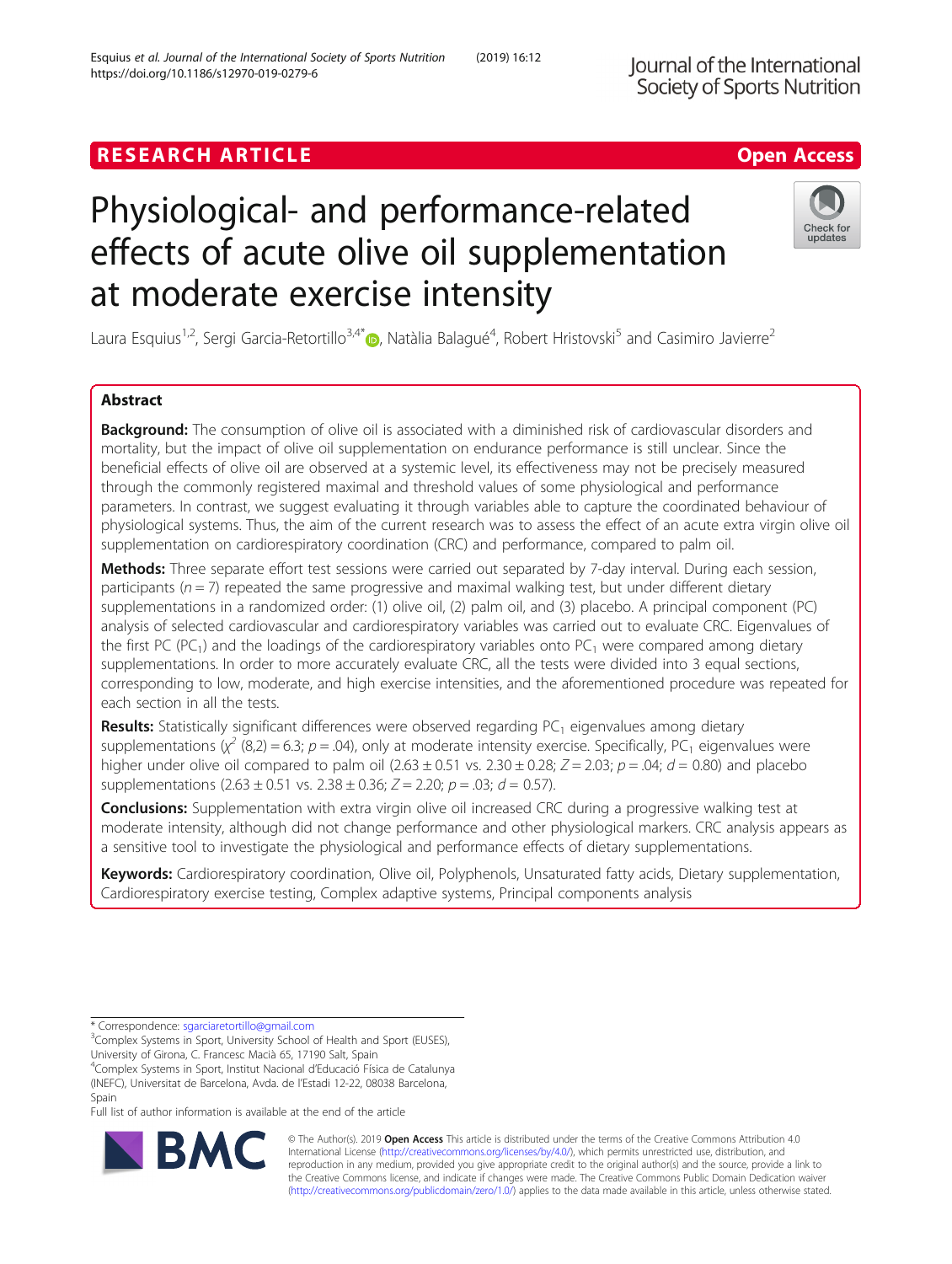## Introduction

Olive oil is the main cornerstone of the Mediterranean diet and its consumption, specifically the extra virgin variety, is associated with a reduced inflammation and a diminished risk of cardiovascular disorders and mortality [[1](#page-6-0)–[3\]](#page-6-0). These benefits may be related to its source of polyphenols, which have been shown to possess antimicrobial, antioxidant and anti-inflammatory systemic properties [[4,](#page-7-0) [5\]](#page-7-0). Despite the large amount of beneficial effects on health, the impact of olive oil supplementation on endurance performance is still unclear [[6\]](#page-7-0). These effects have been measured through specific aerobic physiological markers like maximal oxygen uptake  $(VO<sub>2max</sub>)$ , but not according to variables able to capture the dynamic interactions among physiological systems.

On the basis that diets high in unsaturated fatty acids and endurance exercise share different positive effects on metabolic and cardiovascular health, and given that both seem to increase fat oxidative capacity, earlier research hypothesised that their combination may have synergic effects [[7\]](#page-7-0). The main results revealed that unsaturated fatty acids supplementation tended to slightly increase fat oxidation after training compared to control conditions. However, these changes were not reflected in VO2max or in other performance and physiological parameters [\[6](#page-7-0)–[8](#page-7-0)]. Moreover, regarding the antioxidant effect of beverages containing polyphenols on physical performance and physiological markers, the results are not yet entirely clear, with studies reporting controversial effects [\[9\]](#page-7-0). These unclear results suggest that  $VO<sub>2max</sub>$ and other commonly registered physiological and performance variables might not be sensitive enough to detect specific exercise-related changes as has been suggested by other authors [[10](#page-7-0)–[12](#page-7-0)]. A feasible explanation for the lack of sensitivity may stem from the fact that they provide little information on the nature of the dynamic interactions between physiological systems and their common role in an integrated network [\[13](#page-7-0), [14](#page-7-0)]. More specifically, cardiovascular and respiratory systems change their interaction as a consequence of exercise [[10](#page-7-0)]. Therefore, to capture such specific interactions, the time series analysis and the detection of coordinative variables [[15\]](#page-7-0) seems a recommendable strategy. These research approaches can detect not only quantitative differences related to maximal physiological values (e.g.,  $VO_{2max}$ ), but also qualitative changes related to the coordinated activity among physiological systems, and their changes under exercise-related constraints [[16](#page-7-0), [17\]](#page-7-0). This coordinative changes occurring at systemic level as a consequence of exercise, although much less studied than those occurring at cellular or subcellular level, are not less relevant.

Since the anti-inflammatory and antioxidant effects of olive oil are observed at a systemic level [\[5](#page-7-0)], and its effectiveness may not be precisely measured through the commonly registered physiological and performance parameters, we proposed here to use a recently investigated coordinative variable (cardiorespiratory coordina tion; CRC) which has shown a higher responsiveness to training  $[10]$  $[10]$  $[10]$  and workload accumulation  $[11]$  $[11]$  $[11]$ , in contrast to  $VO<sub>2max</sub>$  and other markers of aerobic fitness. CRC is a novel variable informing about the co-variation of cardiovascular and respiratory variables during cardiorespiratory exercise testing [[10,](#page-7-0) [11\]](#page-7-0). It is estimated through principal components analysis (PCA), performed on the time series of selected variables. In contrast to isolated cardiorespiratory outcomes, the cardiorespiratory response to exercise can be represented through PCA, i.e., by a short set of principal components (PCs) extracted in decreasing order of importance (the first PC accounting for most of the variation). Principal components represent the maximum possible fraction of the variability from the original data, so that the total number of PCs reflects the degree of coordination among the selected variables. As pointed out by Kelso [[18\]](#page-7-0), a dimension reduction is a hallmark of formation of coordinative structures, and so, the decrease in the number of PCs and/or the increase in PC eigenvalues can be interpreted as an improvement in the efficiency of CRC (see Balagué et al. [[10](#page-7-0)] for a detailed explanation).

Accordingly, the aim of the current research was to assess the effect of an acute fatty acid supplementation, in the form of extra virgin olive oil rich in polyphenols, on CRC and physiological and performance variables, compared to palm oil rich in unsaturated fatty acids and without polyphenols. We hypothesized that the positive effects of olive oil supplementation would be mainly reflected on CRC.

## Material and methods **Participants**

To determine the sample size for this study a power analysis was conducted using G\*Power 3.1. [[19\]](#page-7-0). Similar studies of CRC during exercise [[11\]](#page-7-0) have reported moderate and large effect sizes. Using an effect size of  $d =$ 0.75,  $\alpha$  < .05, power (1– $\beta$ ) = .95, a minimum sample size of seven participants was established. Thus, seven healthy males (age  $32.2 \pm 4.3$ ; height  $180 \pm 5.4$  cm; body mass  $74.9 \pm 7.7$  Kg; body mass index  $23.1 \pm 1.7$  Kg.m<sup>-2</sup>), who were active runners competing at national level for at least 5 years and engaged in endurance activities between four and seven times per week (10-14 h), volunteered to participate in the study. Exclusion criteria consisted of: a) current or previous injury against exercise testing, taking fish oil or other fatty acids supplements, and c) any other conditions that may prevent the performance of a maximal exercise protocol. The experiment was approved by the local ethical committee and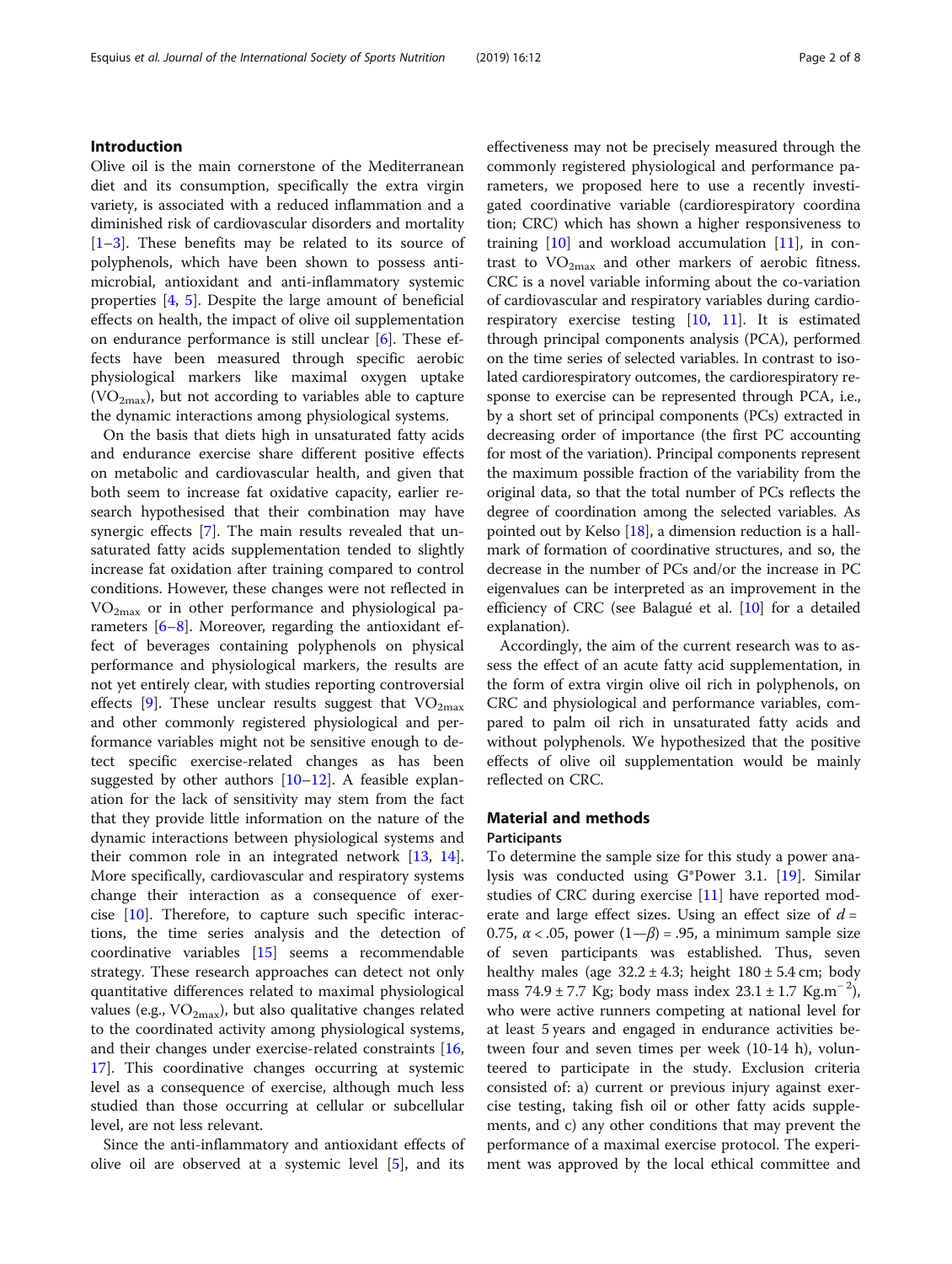carried out according to the Helsinki Declaration. Participants read the study's description and risks and signed an informed consent before taking part in the study.

## Intervention and procedure Study design

In this randomized cross-over controlled double-blind trial, three separate effort test sessions were carried out separated by 7-day intervals. During each session, participants repeated the same maximal walking test, but under different supplementations: (1) olive oil, (2) palm oil, and (3) placebo. Supplementation in the form of a gel at a temperature of about 10 °C was orally administered blind to each participant. The testing order was randomized using a random number generator. On all visits participants reported to the laboratory in a similar postprandial state (3 h after a light meal), and were instructed not to perform any vigorous physical activity for 72 h before testing. The ratio of the light meal was approximately 70% carbohydrates, 15% lipids, and 15% proteins. The following breakfast suggestion was provided: orange juice (250 g), whole milk (250 g), cereals (70 g). Participants were requested to eat the same light meal before each test session and not change the diet during the study period.

## Maximal walking test

A maximal walking test ensuring high overall energy cost, and lasting longer time on  $F_{\text{max}}$  zone was selected. The test (Quasar, HP cosmos sports & medical gmbh, Nussdorf-Traunstein, Germany) was conducted at a constant velocity of 6.5 Km/h and the slope was increased by 1% every 4 min. Once the treadmill slope reached 20%, the velocity was increased by 1 Km/h every 4 min until volitional exhaustion. During the test, participants breathed through a valve (Hans Rudolph, 2700, Kansas City, MO, USA) and respiratory gas exchange was determined through an automated open-circuit device (Metasys, Brainware, La Valette, France). Oxygen and  $CO<sub>2</sub>$  content and air flow rate were monitored every 30 s. Prior to each test, the system was calibrated with the following mixture:  $O_2$  15%,  $CO_2$  5%,  $N_2$  balanced (Carburos Metálicos, Barcelona, Spain), as well as with ambient air. Electrocardiogram (ECG) was continually recorded (CardioScan v.4.0, DM Software, Stateline, Nevada, USA) to monitor heart rate (HR). All tests were carried out in a well-ventilated lab; the place temperature was 23 °C and the relative humidity 48%, with changes of no more than  $1\degree C$  in temperature and  $10\%$ in relative humidity.

#### Supplements

The active and placebo supplements were prepared using orange juice, with added modified starch to

achieve a gel texture; the active A supplement also included extra virgin olive oil, and the Active B also included palm oil (see Table [1](#page-3-0)). Orange juice was used to obtain a nice taste in all the supplements, and to mask the taste of both olive and palm oil actives, achieving the same taste for all the supplements. The calorific value and fat content of the active supplements were much higher than in the placebo. The supplement was taken in the lab, 1 h before the beginning of the test. A 25 ml dose of extra virgin olive oil was selected since it does not significantly induce a postprandial lipemia or an increase in oxidation markers in vivo, while a dose of 50 ml induces it [\[20](#page-7-0)].

## Data analysis

## Cardiorespiratory coordination

To study CRC, a principal components analysis (PCA) was carried out on the time series of selected cardiorespiratory variables in all tests and participants: expired fraction of  $O_2$  (FeO<sub>2</sub>), expired fraction of  $CO_2$  (FeCO<sub>2</sub>), ventilation (VE), and HR. Oxygen pulse, oxygen consumption, respiratory equivalents, respiratory exchange ratio, and other frequently recorded parameters during cardiorespiratory testing were not included in the PCA given their known deterministic mathematical relation with the aforesaid variables [[11](#page-7-0)]. Continuous blood pressure monitoring could not be provided in this study. However, non-published results of our lab have shown similar results while analysing CRC with and without continuous blood pressure measurement. Bartlett's sphericity test and the KMO (Kaiser-Mayer-Olkin [\[21](#page-7-0)]) index were computed in order to evaluate the suitability of the application of the PCA. The number of PCs was defined by the Kaiser-Gutmann criterion, which recognizes PCs with eigenvalues  $\lambda \ge 1.00$  as a significant [\[22](#page-7-0)]. Eigenvalues of the first PC  $(PC_1)$  and the loadings of selected cardiorespiratory variables onto  $PC<sub>1</sub>$  were compared among dietary supplementations by means of a Freedman ANOVA test and a Wilcoxon matched pairs test, since  $PC_1$  contains the largest amount of the data variance. Statistical analyses were completed using SPSS (v.23, SPSS Inc., USA).

In order to more accurately study CRC, all tests were divided into three equal time sections (i.e., total exercising time / 3). The first, second, and third sections corresponded to low, moderate, and high exercise intensity, respectively. The cutting points between low to moderate, and moderate to high intensities were located at 40.29  $\pm$  10.57 and 70.81  $\pm$  7.08% VO<sub>2peak</sub>, respectively. The aforementioned procedure was repeated for each section in all the tests. The total number of PCs and  $PC<sub>1</sub>$  eigenvalues reflects the dimensionality or degree of cardiorespiratory coordination (higher numbers of PCs and/or lower  $PC_1$  eigenvalues entail lower coordination,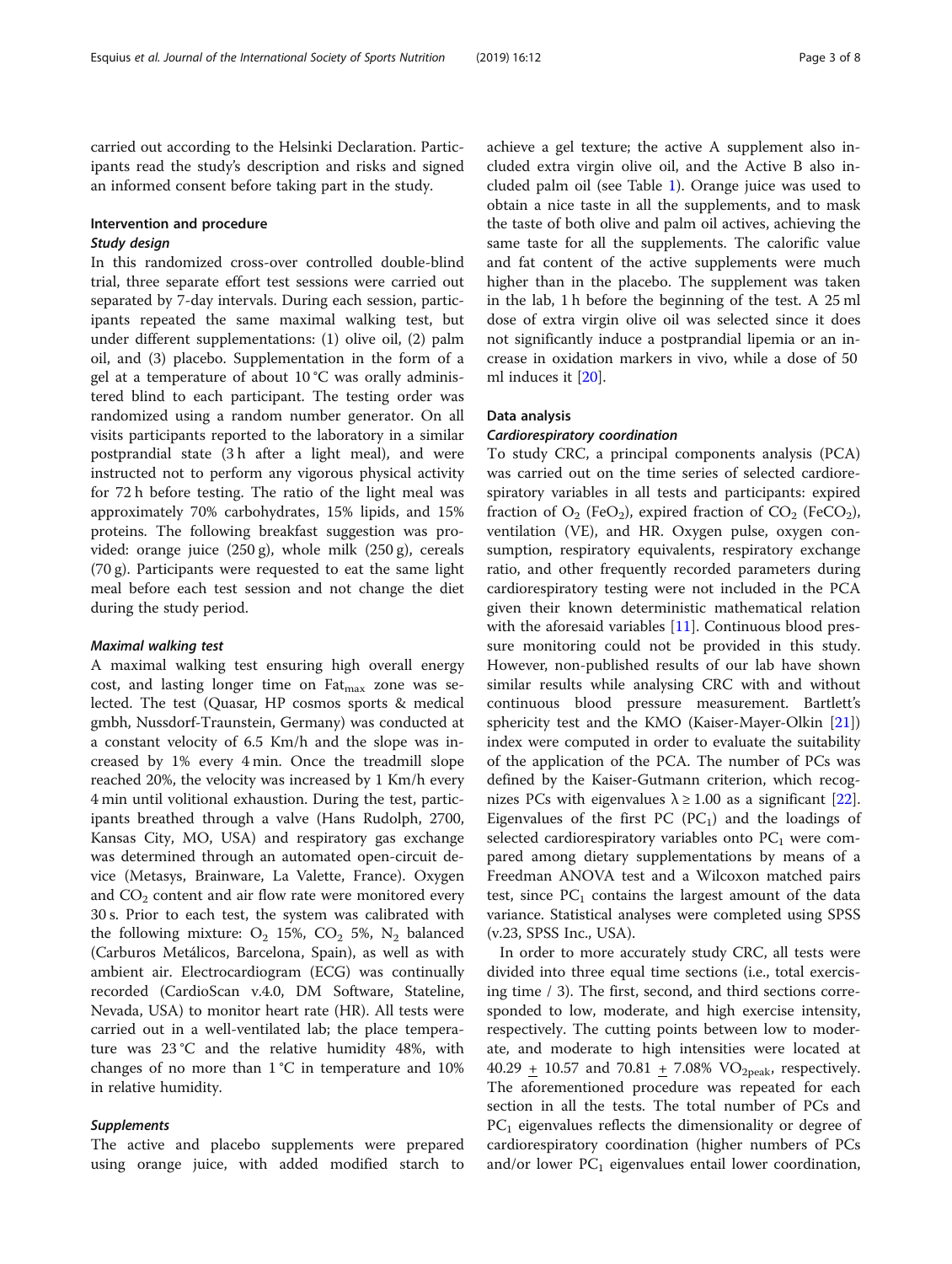| Active A                     | Active B            | Placebo             |  |
|------------------------------|---------------------|---------------------|--|
| 100 ml orange juice          | 100 ml orange juice | 100 ml orange juice |  |
| 25 ml Extra-virgin olive oil | 25 ml Palm oil      | 8 g Modified starch |  |
| 8 g Modified starch          | 8 g Modified starch |                     |  |
| 277                          | 277                 | 52.8                |  |
| 25                           | 25                  | 0.1                 |  |
| 12.6                         | 12.6                | 12.6                |  |
|                              |                     |                     |  |

<span id="page-3-0"></span>Table 1 Supplement ingredients and nutritional content

whereas lower numbers of PCs and/or higher  $PC<sub>1</sub>$  eigenvalues imply higher coordination (for a detailed explanation see Balagué et al. [[10](#page-7-0)] and Garcia-Retortillo et al. $[11]$  $[11]$ ).

## Physiological and performance variables

Performance (measured through the exercising time) and maximal and threshold values of cardiorespiratory variables were recorded during each test. Aerobic (AT) and anaerobic (AnT) thresholds were obtained through  $O_2$  and  $CO_2$  respiratory equivalents method [[23\]](#page-7-0). A repeated measures ANOVA with Bonferroni post-hoc test was used to compare values at AT, AnT, and maximal performance among dietary supplementations. Effect sizes (Cohen's  $d$ ) were computed to demonstrate the magnitude of standardized mean differences and an alpha level was set at 0.05 for all statistical tests.

#### Results

## Cardiorespiratory coordination

Bartlett's sphericity test ( $p < .001$ ) and the KMO index  $(0.70 + 0.14)$  showed a good sampling adequacy. At low intensity, all participants showed 2 PCs in the three dietary supplementations. While  $PC_1$  was formed by VE, FeCO<sub>2</sub>, and HR, PC<sub>2</sub> was mainly formed by FeO<sub>2</sub>

(see Table 2). No significant differences were found in  $PC<sub>1</sub>$  eigenvalues among dietary supplementations at low intensity. Similar to the results at low intensity, at moderate intensity all participants showed 2 PCs in the three supplementations. However, Friedman ANOVA showed statistically significant differences regarding  $PC_1$  eigenvalues among dietary interventions  $(x^{2}(8,2) = 7; p = .03;$  see Table 2). Specifically, olive oil supplementation revealed higher  $PC_1$  eigenvalues compared to palm oil  $(Z = 2.03; p = .04; d = 0.80)$  and placebo supplementations  $(Z = 2.20; p = .03; d = 0.57)$ , indicating more co-variation among selected cardiorespiratory variables at moderate intensity. Significant differences between dietary supplementations were only found in the VE projection  $(\chi^2 \ (8,2) = 6.3; \ p = .04;$ see Table 2). Concretely, VE projection was significantly higher in olive oil supplementation compared to palm oil  $(Z = 2.37; p = .02; d = 4.71)$ , but not compared to placebo ( $Z = 0.56$ ;  $p = .60$ ). No significant differences were found in  $PC<sub>1</sub>$  eigenvalues between palm oil and placebo supplementations at moderate exercise intensity. Finally, all participants showed 2 PCs at high intensity, whereas  $PC_1$  was loaded by VE, FeO<sub>2</sub>, and HR,  $PC_2$  was mainly formed by FeCO<sub>2</sub>. No significant differences were found in  $PC<sub>1</sub>$  eigenvalues among dietary supplementations at high intensity.

|                              | 1st third |          | 2nd third |                   |                   | 3rd third         |           |          |         |
|------------------------------|-----------|----------|-----------|-------------------|-------------------|-------------------|-----------|----------|---------|
|                              | Olive Oil | Palm Oil | Placebo   | Olive Oil         | Palm Oil          | Placebo           | Olive Oil | Palm Oil | Placebo |
| $PC1$ Eigenvalues            | 2,47      | 2,43     | 2,53      | $2,63^{\circ}$    | $2,30^{\circ}$    | $2,38^{a}$        | 2,48      | 2,42     | 2,59    |
|                              | (0,42)    | (0,58)   | (0,26)    | (0,51)            | (0, 28)           | (0,36)            | (0, 39)   | (0,32)   | (0,21)  |
| Veprojection                 | 0,86      | 0,82     | 0,84      | 0.91 <sup>a</sup> | 0.79 <sup>a</sup> | 0.89 <sup>a</sup> | 0,83      | 0,92     | 0,96    |
|                              | (0,06)    | (0, 13)  | (0,07)    | (0,03)            | (0,17)            | (0,05)            | (0, 34)   | (0,06)   | (0,02)  |
| FeO <sub>2</sub> projection  | 0,57      | 0,67     | 0,58      | 0,61              | 0,64              | 0,50              | 0,71      | 0,78     | 0,83    |
|                              | (0, 29)   | (0,23)   | (0,20)    | (0,20)            | (0,30)            | (0, 28)           | (0,31)    | (0,26)   | (0,17)  |
| FeCO <sub>2</sub> projection | 0,70      | 0,86     | 0,79      | 0,66              | 0,73              | 0,63              | 0,55      | 0,51     | 0,42    |
|                              | (0,66)    | (0, 13)  | (0,31)    | (0, 34)           | (0,17)            | (0, 28)           | (0, 18)   | (0,31)   | (0,26)  |
| HRprojection                 | 0,76      | 0,58     | 0,86      | 0,92              | 0,75              | 0,87              | 0,82      | 0,69     | 0,84    |
|                              | (0,07)    | (0.62)   | (0,32)    | (0,03)            | (0,20)            | (0, 14)           | (0,21)    | (0,30)   | (0, 15) |

**Table 2** Means (standard deviations) of PC<sub>1</sub> eigenvalues and projection of the selected cardiorespiratory variables onto PC<sub>1</sub>

a<br>Histatistically significant differences among dietary supplementations; PC principal component, VE ventilation, FeO2 expired fraction of oxygen, FeCO2 expired fraction of carbon dioxide, HR heart rate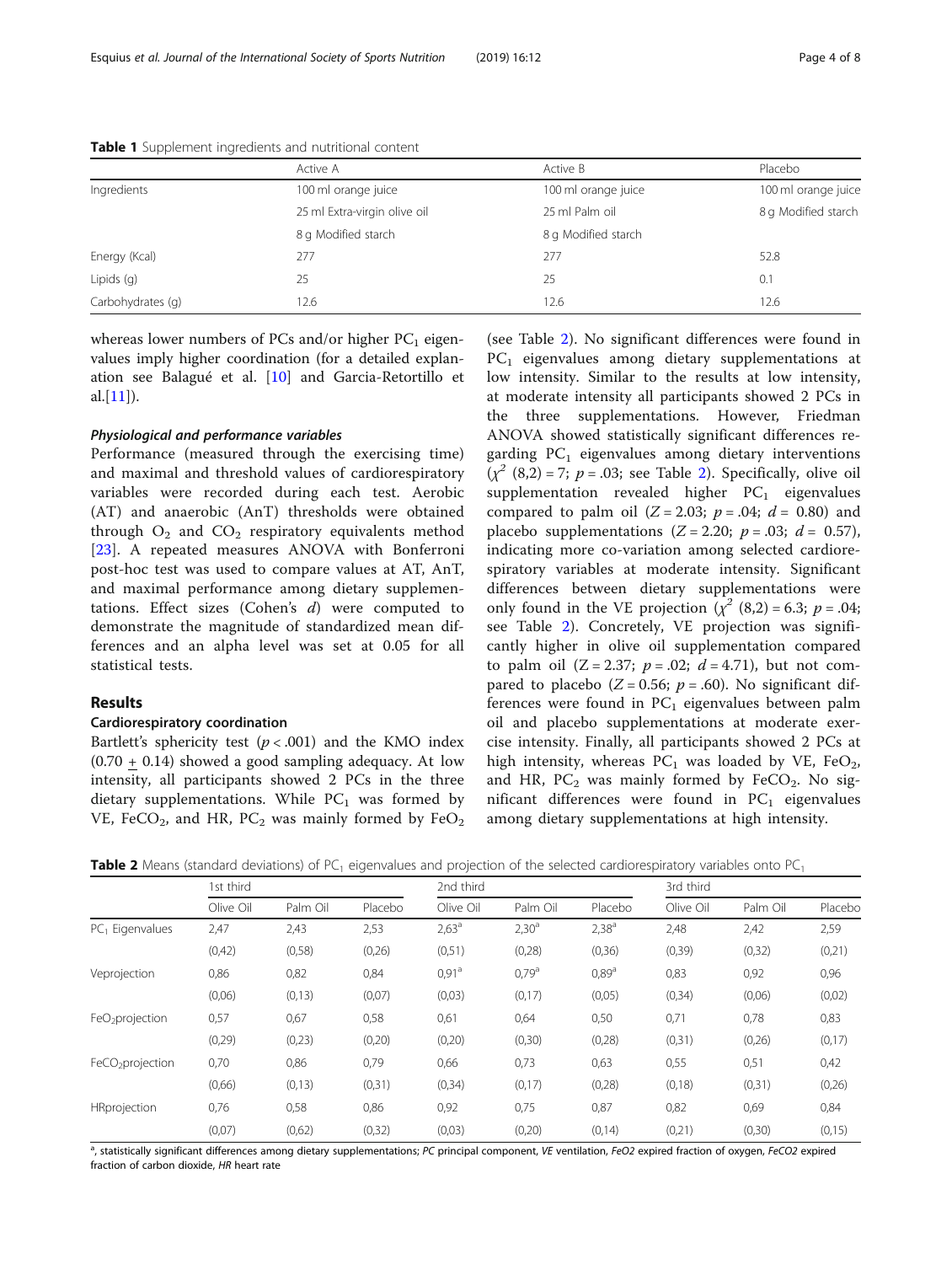## <span id="page-4-0"></span>Physiological and performance variables

Table 3 shows AT (corresponding to moderate exercise intensity), AnT (corresponding to high exercise intensity), and maximal values of cardiorespiratory and performance (i.e., exercising time) variables in the three dietary supplementations. Non-statistically significant differences were found among supplementations. However, while specifically comparing  $VE$ ,  $PETO<sub>2</sub>$ , and  $PETCO<sub>2</sub>$  values corresponding to AT, olive oil revealed significantly lower (VE and  $\text{PETO}_2$ ) and significantly higher ( $PETCO<sub>2</sub>$ ) values compared to palm oil supplementation (see Table 3 and Fig. [1\)](#page-5-0).

## **Discussion**

The present research was conceived to assess the effect of an acute fatty acid supplementation, in the form of extra virgin olive oil rich in polyphenols, on CRC and performance, compared to palm oil and placebo. An increase in CRC under olive oil supplementation, probably provoked by its high content in polyphenols, was observed. However, these improvements were not reflected on the commonly evaluated maximal performance and physiological variables. These results suggest that CRC could be a sensitive tool to detect systemic effects linked to dietary supplementations.

The improvement in CRC under olive oil supplementation was solely observed at moderate intensity during the incremental test. Specifically,  $PC_1$  eigenvalues were significantly higher compared to palm oil and placebo supplementations. Since  $PC_1$  eigenvalues show the ratio of explained variance by  $PC_1$  [[10](#page-7-0)], these results, indicating an increase in the degree of co-variation among the selected physiological variables, informed about an improvement in CRC. In other words, under olive oil supplementation, the ventilatory efficiency of the cardior espiratory system seemed larger. These results might be explained by the high content of olive oil in phenolic compounds, tocopherol, or carotenoids, which have been shown to possess antioxidant and anti-inflammatory properties, by producing beneficial effects on lipid oxidation and in general oxidative stress [\[4](#page-7-0), [5\]](#page-7-0). As pointed out by Sallam and Laher [\[24\]](#page-7-0), acute bouts of exercise provoke transient damage to contracting skeletal muscles, triggering an inflammatory response that

Table 3 Means (standard deviations) of performance and physiological variables, under olive oil, palm oil, and placebo supplementations

| Variables                               | Values  | Olive oil   | Palm oil     | Placebo      | Statistical differences    |
|-----------------------------------------|---------|-------------|--------------|--------------|----------------------------|
| Exercising time (min)                   | Maximal | 77.3(2.0)   | 76.3(2.3)    | 77.4(2.3)    |                            |
| Respiratory rate (b-min <sup>-1</sup> ) | AT      | 31.6(1.1)   | 31.4(1.8)    | 32.7(1.6)    |                            |
|                                         | AnT     | 37.5(3.1)   | 41.2(4.1)    | 39.2 (2.5)   |                            |
|                                         | Maximal | 46.5(4.1)   | 52.3 (7.6)   | 48.7 (5.1)   |                            |
| Ventilation $(L \cdot \text{min}^{-1})$ | AT      | 53.3 (4.6)  | 58.7 (4.7)   | 57.4 (5.5)   | $(1) p = .03; d = 0.80$    |
|                                         | AnT     | 83.9 (8.3)  | 87.7 (10.5)  | 90.5(8.7)    |                            |
|                                         | Maximal | 112.9(9.1)  | 119.8 (16.5) | 117.9 (11.7) |                            |
| Oxygen uptake (L-min <sup>-1</sup> )    | AT      | 2.15(0.16)  | 2.31(0.20)   | 2.36(0.24)   |                            |
|                                         | AnT     | 3.19(0.2)   | 3.22(0.3)    | 3.40(0.2)    |                            |
|                                         | Peak    | 3.85(0.1)   | 3.96(0.2)    | 4.00(0.2)    |                            |
| PETO <sub>2</sub> (mmHg)                | AT      | 100.9(1.3)  | 102.7(1.3)   | 102.3(1.2)   | $(1) p = .02; d = 1.38$    |
|                                         | AnT     | 103.8 (2.2) | 105.3(2.7)   | 104.2 (1.9)  |                            |
|                                         | Maximal | 108.6(2.7)  | 109.6(3.5)   | 108.8 (2.8)  |                            |
| PETCO <sub>2</sub> (mmHq)               | AT      | 42.1(0.9)   | 40.1(0.8)    | 40.9(0.9)    | (2) $p = .02$ ; $d = 0.14$ |
|                                         | AnT     | 41.7(3.7)   | 39.7 (3.8)   | 41.2(3.6)    |                            |
|                                         | Maximal | 38.8 (1.7)  | 37.6(2.3)    | 39.4 (1.6)   |                            |
| FeO <sub>2</sub> $(%)$                  | AT      | 16.2(0.1)   | 16.4(0.1)    | 16.2(0.1)    |                            |
|                                         | AnT     | 16.4(0.2)   | 16.5(0.3)    | 16.4(0.2)    |                            |
|                                         | Maximal | 16.8(0.3)   | 16.8(0.3)    | 16.8(0.3)    |                            |
| FeCO <sub>2</sub> $(\%)$                | AT      | 4.3(0.1)    | 4.1(0.1)     | 4.3(0.1)     |                            |
|                                         | AnT     | 4.4(0.1)    | 4.2(0.2)     | 4.3(0.2)     |                            |
|                                         | Maximal | 4.1(0.2)    | 4.1(0.2)     | 4.3(0.2)     |                            |

AT aerobic threshold (moderate exercise intensity), AnT anaerobic threshold (high exercise intensity), PETO<sub>2</sub>, end-tidal partial pressure of oxygen, PETCO<sub>2</sub> end-tidal partial pressure of carbon dioxide, FeO<sub>2</sub> expired fraction of  $O_2$ , FeCO<sub>2</sub> expired fraction of CO<sub>2</sub>, (1), statistically significant differences between olive oil and palm oil; (2), statistically significant differences between olive oil and placebo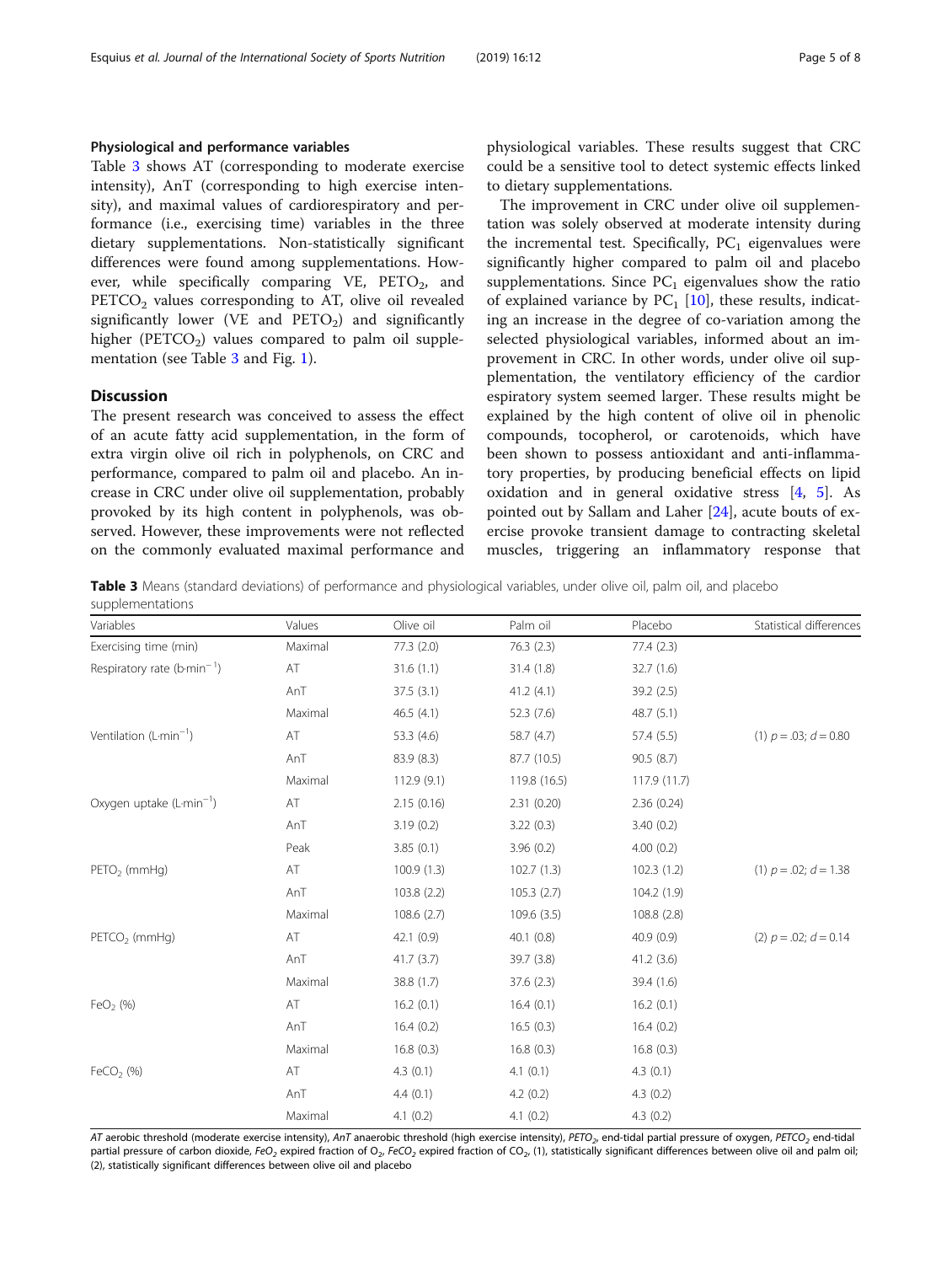<span id="page-5-0"></span>

increases the levels of proinflammatory cytokines and reactive oxygen species (ROS) production. Thus, olive oil supplementation could have increased the antioxidant

capacity while performing at moderate exercise intensity, reducing the negative effects of ROS accumulation [\[25](#page-7-0)]. A feasible explanation for the absence of differences in CRC among dietary supplementations at low and high intensity, might stem from the fact that markers of lipid peroxidation seem to be lower during mild and high intensity compared to moderate exercise [\[26](#page-7-0)]. The concentration of lipid peroxidation markers at low and high intensities was not probably enough to impair antioxidant capacity and, therefore, ROS clearance did not occur at a high enough rate to affect cardio-respiratory function. As a result, the antioxidant and anti-inflam matory effects of olive oil could be detected through CRC solely during moderate intensity exercise. Another explanation for the lack of differences at low and high intensity might be related to the Fat $_{\text{max}}$  zone [[27\]](#page-7-0), which seems to range from 40 to 75%  $VO_{2max}$  [[28](#page-7-0)]. The cutting points delimiting the moderate intensity interval in the current study were located at 40.29 + 10.57 and 70.81 + 7.08%  $VO<sub>2peak</sub>$ . Thus, the previously observed slight effect of olive oil on fat oxidation [[7](#page-7-0)], could have been magnified at moderate intensity (i.e.,  $F_{\text{at}_{\text{max}}}$ ), and this might have been detected by CRC analysis.

As depicted in Table [2](#page-3-0), while comparing the projections of the selected cardiorespiratory variables onto  $PC<sub>1</sub>$ at moderate intensity, VE projection was shown to be significantly higher in olive oil compared to palm oil supplementation. This means that the increment in the degree of CRC observed under olive oil supplementation was mainly provoked by a change in VE behaviour (i.e., a decrease in the absolute values of VE while performing at moderate intensity and at AT; see Fig. 1 and Table [2](#page-3-0)), which subsequently led to an increase in co-variation between VE and the other cardiorespiratory variables. The decreased VE under olive oil supplementation could be related to the high content in polyphenols [[5\]](#page-7-0), specifically, hydroxytyrosol [[29](#page-7-0)], which may have some peripheral effects on mitochondrial function. As detailed in Hao et al., [\[29\]](#page-7-0) relatively low doses of hydroxytyrosol increase the expression of all mitochondrial respiratory chain complexes, including ATP synthase, and stimulates mitochondrial biosynthesis pathway. This fact could let to an improvement of central control of VE and, thus, a reduction in ventilatory demands and an increase in ventilatory efficiency (i.e., a reduced VE for the same workload). In contrast, since palm oil and placebo supplementations contained no polyphenols [\[30\]](#page-7-0), participants probably presented higher ventilatory demands. Accordingly, at moderate intensity (i.e., at AT),  $PETO_2$ was lower and  $PETCO<sub>2</sub>$  was higher under olive oil, compared to palm oil supplementation (Table [3\)](#page-4-0). Although VE and  $PETO_2$  were lower and  $PETCO_2$  was higher under olive oil, compared to both palm oil and placebo supplementations at moderate intensity, the reduced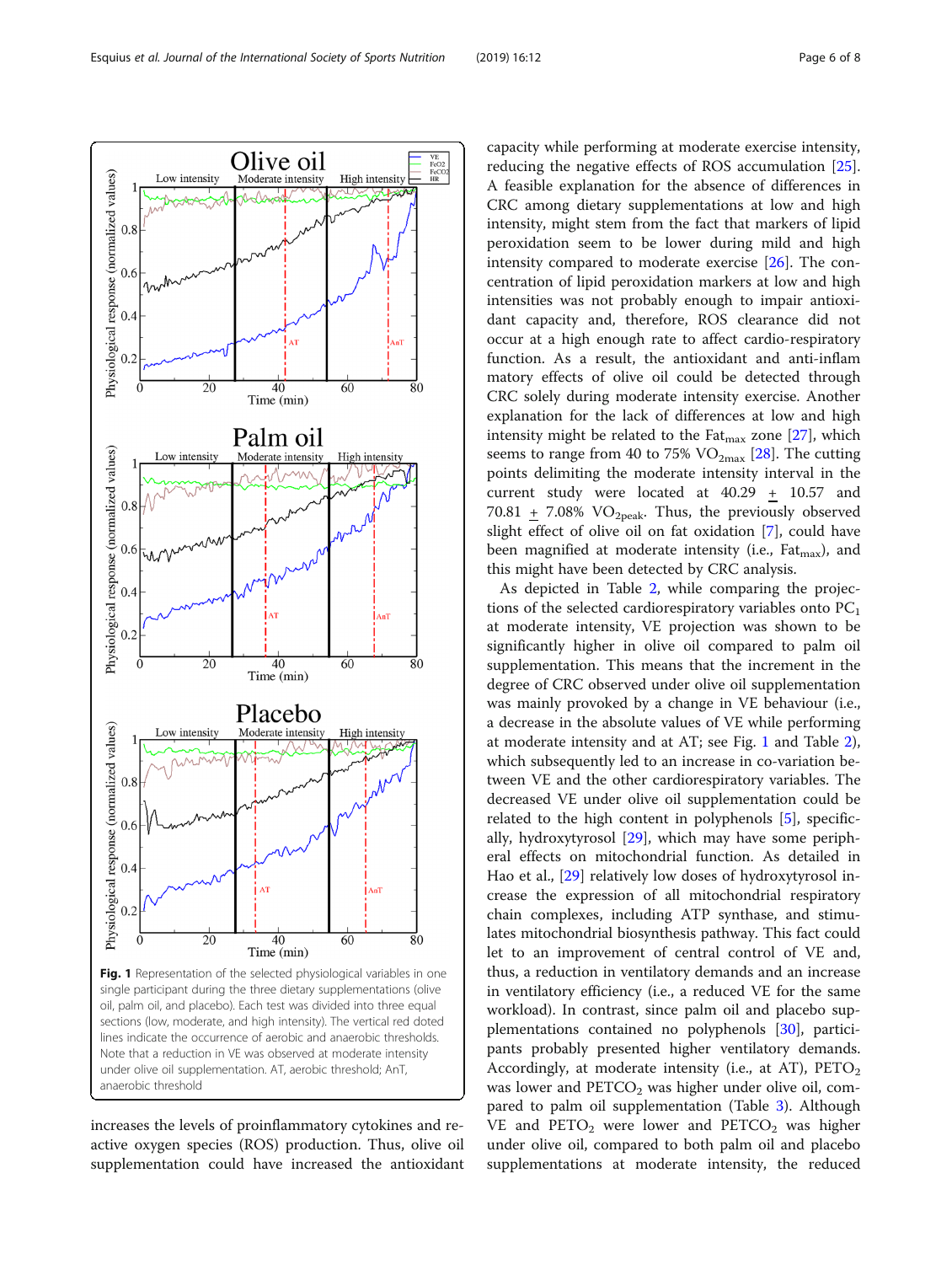<span id="page-6-0"></span>sample size of this study can probably explain why statistically significant differences were only found between olive oil and palm oil supplementations, but not with respect to placebo conditions.

In agreement with Boss et al. [[7\]](#page-7-0) and Capó et al. [\[6](#page-7-0), [8](#page-7-0)], athletic performance (measured through exercising time) was not altered by olive oil supplementation, probably because the improvement on CRC observed in the current study was not strong enough to positively affect performance. Since changes associated to olive oil supplementation seem to be not only happening at cellular or subcellular level but also at systemic levels, and given that CRC is a coordinative variable which might be more sensitive to exercise and dietary supplementations than commonly registered physiological and performance variables, the tracking of changes in CRC may contribute to shed light on other unclear questions regarding the effectiveness of different fatty acid supplementations, such as omega-3 polyunsaturated fatty acids [\[31](#page-7-0)] or conjugated linoleic acid [\[32\]](#page-7-0). Further research should be conducted to provide an accurate picture of the effective ness of some controversial dietary supplementations throughout CRC evaluation, such as the physiological mechanisms underlying the impact of beetroot juice supplementation on cardiorespiratory function, in highly -trained endurance athletes [[33\]](#page-7-0).

Our findings should be discussed in the light of our methodological limitations. First, oxygen and  $CO<sub>2</sub>$  content and air flow rate were monitored using a low frequency (i.e., every 30 s), and continuous blood pressure monitoring could not be provided in this study. However, the findings obtained in the current research (i.e., high sensitivity and responsiveness of CRC, number of PCs, PC projections) are in full accordance and reinforce those published previously, where respiratory gas exchange was recorded breath by breath and blood pres-sure was monitored continuously [[10](#page-7-0), [11\]](#page-7-0). This means that CRC might be also studied using lower sampling rates when tests have longer duration and provide enough data sets. Second, since inflammatory and lipid peroxidation markers could not be assessed in this research, we cannot guarantee that the changes observed in CRC under olive oil supplementation were provoked by physiological adjustments at this level. Therefore, further research is warranted analysing CRC together with inflammatory and oxidation markers to confirm this hypothesis.

#### Conclusions

In conclusion, the supplementation with 25 ml of extra virgin olive oil increased CRC during a progressive walking test while being performed at moderate intensity, although it did not change performance and other physio logical markers. CRC analysis appears as a sensitive tool

## to investigate the physiological and performance effects of dietary supplementations.

#### Abbreviations

AnT: Anaerobic threshold; AT: Aerobic threshold; CRC: Cardiorespiratory coordination; FeCO<sub>2</sub>: Expired fraction of CO<sub>2</sub>; FeO<sub>2</sub>: Expired fraction of O<sub>2</sub>; HR: Heart rate; PC<sub>1</sub>: First principal component; PCA: Principal components analysis; PETCO<sub>2</sub>: End-tidal partial pressure of carbon dioxide; PETO<sub>2</sub>: Endtidal partial pressure of oxygen; ROS: Reactive oxygen species; VE: Ventilation; VO<sub>2max</sub>: Maximal oxygen uptake; VO<sub>2peak</sub>: Peak oxygen uptake

#### Acknowledgements

The authors thank the participants for their dedication to the study.

#### Funding

Not applicable.

#### Availability of data and materials

The datasets used and/or analysed during the current study are available from the corresponding author on reasonable request.

#### Authors' contributions

SG, NB, RH, and CJ conceived the paper and jointly drafted and reviewed the content; CJ and LE worked on acquisition of the data; LE worked on the active and placebo supplements; RH conceived the approach to data analysis. Since LE and SG contributed equally to this research, both can be considered as first authors. All authors read and approved the final manuscript.

#### Ethics approval and consent to participate

Participants read the study's description and risks and signed an informed consent before taking part in the study.

All experimental procedures were approved by the Bio-ethics commission of Barcelona University.

#### Consent for publication

Not applicable.

#### Competing interests

The authors declare that they have no competing interests.

#### Publisher's Note

Springer Nature remains neutral with regard to jurisdictional claims in published maps and institutional affiliations.

#### Author details

<sup>1</sup> FoodLab, Faculty of Health Sciences, Universitat Oberta de Catalunya, Avda del Tibidabo, 39-43, 08035 Barcelona, Spain. <sup>2</sup>Department of Physiological Sciences, School of Medicine, Universitat de Barcelona (UB), C. Feixa Llarga, s/ n, Hospitalet de Llobregat 08907, Spain. <sup>3</sup>Complex Systems in Sport University School of Health and Sport (EUSES), University of Girona, C. Francesc Macià 65, 17190 Salt, Spain. <sup>4</sup>Complex Systems in Sport, Institut Nacional d'Educació Física de Catalunya (INEFC), Universitat de Barcelona, Avda. de l'Estadi 12-22, 08038 Barcelona, Spain. <sup>5</sup>Faculty of Physical Education, Sport and Health, Ss Cyril and Methodius University of Skopje, Zeleznicka BB, 1000 Skopje, Republic of Macedonia.

#### Received: 24 September 2018 Accepted: 19 February 2019 Published online: 01 March 2019

#### References

- 1. Guasch-Ferre M, Hu FB, Martinez-Gonzalez MA, Fito M, Bullo M, Estruch R, et al. Olive oil intake and risk of cardiovascular disease and mortality in the predimed study. BMC Med. 2014;12:78.
- 2. Martinez-Gonzalez MA, Toledo E, Aros F, Fiol M, Corella D, Salas-Salvado J, et al. Extravirgin olive oil consumption reduces risk of atrial fibrillation: the PREDIMED trial. Circulation. 2014;130:18–26.
- 3. García-Gavilán JF, Bullo M, Canudas S, Martínez-González MA, Estruch R, Giardina S, et al. Extra virgin olive oil consumption reduces the risk of osteoporotic fractures in the PREDIMED trial. Clin Nutr. 2018;37:329–35.